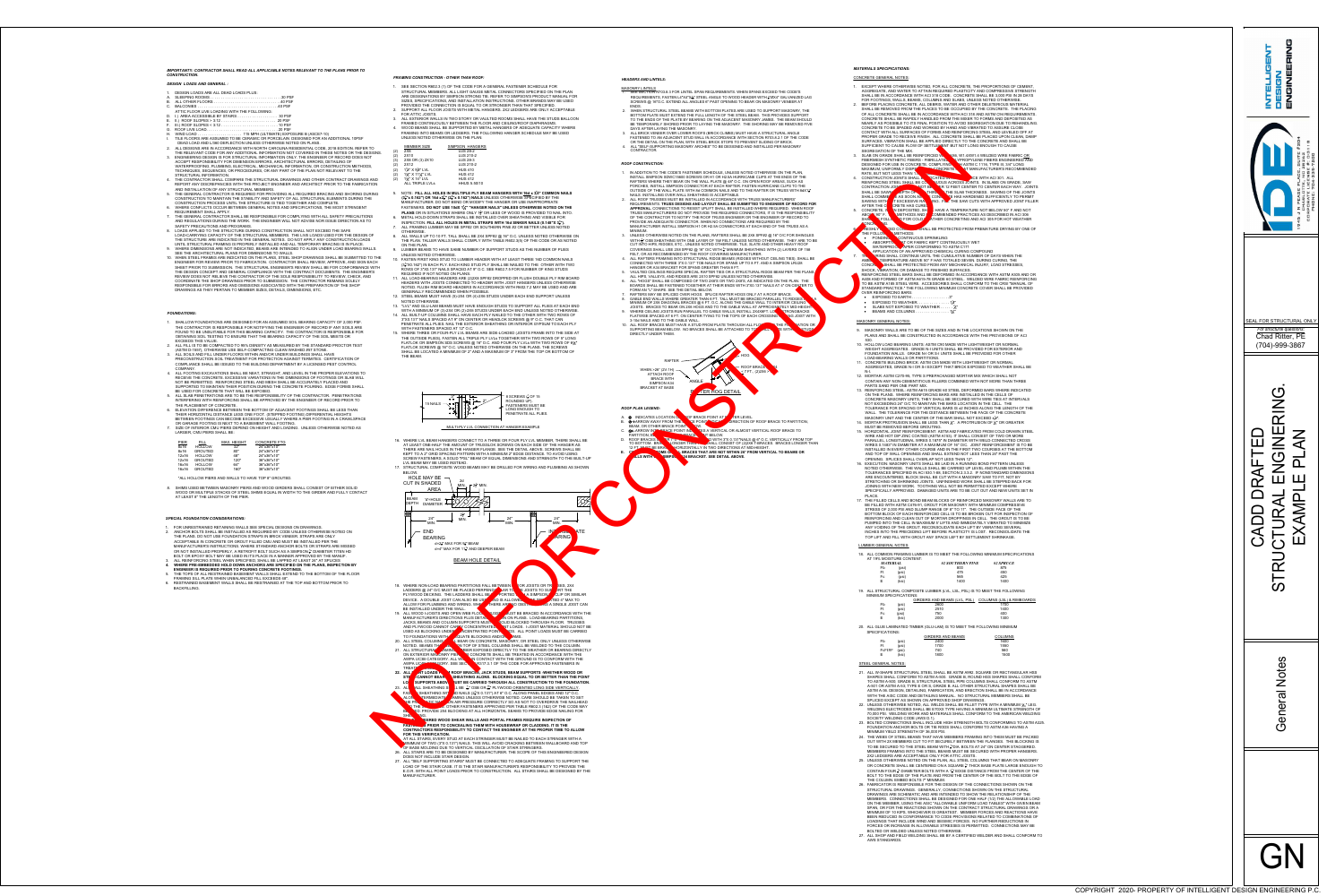1. "DBL" INDICATES DOUBLE JOIST. DBL JOISTS CAN BE SEPARATED BY UP TO 3<sup>1</sup>/<sub>2</sub> TO ALLOW OF PASSAGE OF PLUMBING PIPES AND ELECTRICAL WIRES.

RIM BOARDS OR BANDS PARALLEL TO FLOOR FRAMING ARE TO BE DOUBLED. WHERE DBL BANDS ARE USED PERPENDICULAR TO FRAMING, INDICATED SQUASH BLOCKS ARE

3. WHERE DIMENSIONS ARE NOT INDICATED, BEAMS THAT RUN PARALLEL TO FLOOR JOISTS ARE INTENDED TO ALIGN UNDER LOAD BEARING WALLS. SEE THE

ALL POINT LOADS FROM ROOF BRACES, JACK STUDS, BEAM SUPPORTS CANNOT BEAR ON SHEATHING ALONE. BLOCKING EQUAL TO THE POINT LOAD SUPPORTS ABOVE MUST BE CARRIED THROUGH ALL CONSTRUCTION TO THE FOUNDATION. INSTALL 2X4 SQUASH BLOCKS (S.B.) OF EQUAL NUMBER TO STUDS ABOVE BETWEEN SUBFLOOR AND FOUNDATION WALL OR LOWER PLATE. RIM BOARDS AND I-JOIST BLOCKING SHALL NOT BE CONSIDERED AS AN ACCEPTABLE MEANS OF SUPPORT UNDER POINT LOADS FROM

8. WOOD BEAMS SHALL BE SUPPORTED BY METAL HANGERS OF ADEQUATE CAPACITY WHERE FRAMING INTO BEAMS OR LEDGERS. THE FOLLOWING HANGER SCHEDULE MAY BE USED UNLESS NOTED OTHERWISE ON THE PLAN: (HANGERS WITH EQUIVALENT CAPACITIES TO THOSE LISTED BELOW ARE ALSO ACCEPTABLE)

| <b>MEMBER SIZE</b>     | SIMPSON HANGE  |
|------------------------|----------------|
| (2) 2X8                | LUS 28-2       |
| $(2)$ 2X10, (2) 2X12   | LUS 210-2      |
| $(3)$ 2X10, $(3)$ 2X12 | LUS 210-3      |
| (2) 13/4" X 91/4" LVL  | <b>HUS 410</b> |
|                        |                |

9. NOTE: FILL ALL OF THE HOLES IN BEAM HANGERS WITH <u>16d</u> x 3½" COMMON NAILS (3½" x  $0.162$ ") OR 16d x2 $^{1}_{2}$ " (2 $^{1}_{2}$ "x 0.162") NAILS UNLESS OTHERWISE SPECIFIED BY THE MANUFACTURER. DO NOT BEND OR MODIFY THE HANGER OR USE INAPPROPRIATE FASTENERS. <u>DO NOT USE 10dX 1½" "HANGER NAILS" UNLESS OTHERWISE NOTED ON THE</u> <u>PLANS</u> OR IN SITUATIONS WHERE ONLY 1½" OR LESS OF WOOD IS PROVIDED TO NAIL

SLAB - SLAB ON GRADE SHALL CONSIST OF 4" THICK, 3000 PSI CONCRETE WITH FIBERMESH REINFORCEMENT OR 6X6 W1.4XW1.4 WWF. OVER 6 MIL VAPOR BARRIER OVER 4" CLEAN STONE OVER COMPACTED FILL. IN GARAGES AND DRIVEWAYS INSTALL TOOTHED CONTROL

SHIMS USED BETWEEN MASONRY PIERS AND WOOD GIRDERS SHALL CONSIST OF EITHER SOLID WOOD OR A MINIMUM OF TWO STACKS OF STEEL SHIMS EQUAL IN WIDTH TO THE GIRDER AND FULLY CONTACT AT LEAST 6" THE LENGTH OF THE PIER.

| 18"X18"X8"                        |  |  |  |
|-----------------------------------|--|--|--|
| 24"X24"X8"                        |  |  |  |
| 30"X30"X12"                       |  |  |  |
| 36"X36"X12" WITH 4 #4 BARS EACH \ |  |  |  |
| 42"X42"X12" WITH 5 #4 BARS EACH \ |  |  |  |
|                                   |  |  |  |

11. FRAMER SHOULD MAKE EVERY EFFORT TO STAGGER SEAMS OF PLYWOOD SUBFLOOR A MINIMUM OF 18" AWAY FROM JOIST SPLICES AT FLUSH AND DROPPED GIRDERS IN

1. TYPICAL PERIMETER FOUNDATION WALLS TO BE CONTINUOUS 8" CMU UNLESS OTHERWISE NOTED. PERIMETER WALL FOOTINGS SHALL BE CONTINUOUS 20"x10" MINIMUM, 3000 PSI CONCRETE U.N.O. INSTALL 2-#4 CONTINUOUS REBAR WHERE BRICK VENEER IS MORE

2. SUPPORT ALL MASONRY STEPS OVER 8" THICK CONC. FOOTING WITH 6" PROJECTION FROM

SIZE OF INTERIOR CMU PIERS DEPEND ON HEIGHT AND LOADING. UNLESS OTHERWISE

5. DROP HEIGHT OF SHADED PIERS 94" (MIN.) UNLESS OTHERWISE NOTED

SECURE BAND TO HOUSE BAND WITH  $\frac{5}{8}$ "Ø GALV. CARRIAGE BOLT AT 16"O.C. AND THREE 12D NAILS AT 8"O.C. OR SELF DRILLING SCREWS AT 6"O.C. STAGGERED.

| CMU UNLESS OTHERWISE<br>'x10" MINIMUM, 3000 PSI<br>ICK VENEER IS MORE                                                                      | ONICUPNION<br><b>NTELLIGET</b><br><b>NORDED</b>                                                                                                   |
|--------------------------------------------------------------------------------------------------------------------------------------------|---------------------------------------------------------------------------------------------------------------------------------------------------|
| <b>VITH 6" PROJECTION FROM</b>                                                                                                             |                                                                                                                                                   |
| UNLESS OTHERWISE                                                                                                                           | #2D4<br>m<br>T<br>$28262$<br>E #: C-31<br><b>BUITE</b><br>704-335-7200<br>CHARLOTTE, NC 2<br>RPORATE LICENSE<br>PHONE: 704-335-<br>PLACE<br>PEASE |
| <b>OTED</b><br>NCRETE WITH FIBERMESH<br>RRIER OVER 4" CLEAN<br>STALL TOOTHED CONTROL                                                       | Z<br>F<br>$\overline{c}$<br>945                                                                                                                   |
| ALL CONSIST OF EITHER<br><b>UAL IN WIDTH TO THE</b><br>IER.                                                                                |                                                                                                                                                   |
|                                                                                                                                            | SEAL FOR STRUCTURAL ONLY                                                                                                                          |
| BY UP TO $3\frac{1}{2}$ " TO<br>S.<br><b>E DOUBLED. WHERE</b>                                                                              | For structural questions:<br>Chad Ritter, PE<br>(704)-999-3867                                                                                    |
| SQUASH BLOCKS ARE<br>ALLEL TO FLOOR<br><b>EE THE</b>                                                                                       |                                                                                                                                                   |
| EQUATE CAPACITY<br><b>INGER SCHEDULE</b><br><b>SERS WITH</b><br>CEPTABLE)                                                                  |                                                                                                                                                   |
| COMMON NAILS (3 <sup>1</sup> / <sub>2</sub> x<br><b>IED BY THE</b><br>INAPPROPRIATE<br>ERWISE NOTED ON THE<br>PROVIDED TO NAIL             | ENGINERING<br>ENGINERING.                                                                                                                         |
| ORTS CANNOT BEAR<br><b>JPPORTS ABOVE MUST</b><br>. INSTALL 2X4 SQUASH<br><b>IBFLOOR AND</b><br>LOCKING SHALL NOT<br>POINT LOADS FROM<br>W. | <b>EXAMPLE</b><br>Ш<br>DR                                                                                                                         |
| PLYWOOD SUBFLOOR A<br>PED GIRDERS IN                                                                                                       | CADD I                                                                                                                                            |
| H METAL HANGERS.<br><b>GALV. CARRIAGE BOLT</b><br>OR SELF DRILLING                                                                         | STRUCTURAI                                                                                                                                        |
|                                                                                                                                            |                                                                                                                                                   |
|                                                                                                                                            | undation<br><b>Plan</b>                                                                                                                           |
|                                                                                                                                            | O<br>LL                                                                                                                                           |
|                                                                                                                                            |                                                                                                                                                   |
|                                                                                                                                            |                                                                                                                                                   |
| COPYRIGHT 2020- PROPERTY OF INTELLIGENT DESIGN ENGINEERING P.C.                                                                            | S'                                                                                                                                                |

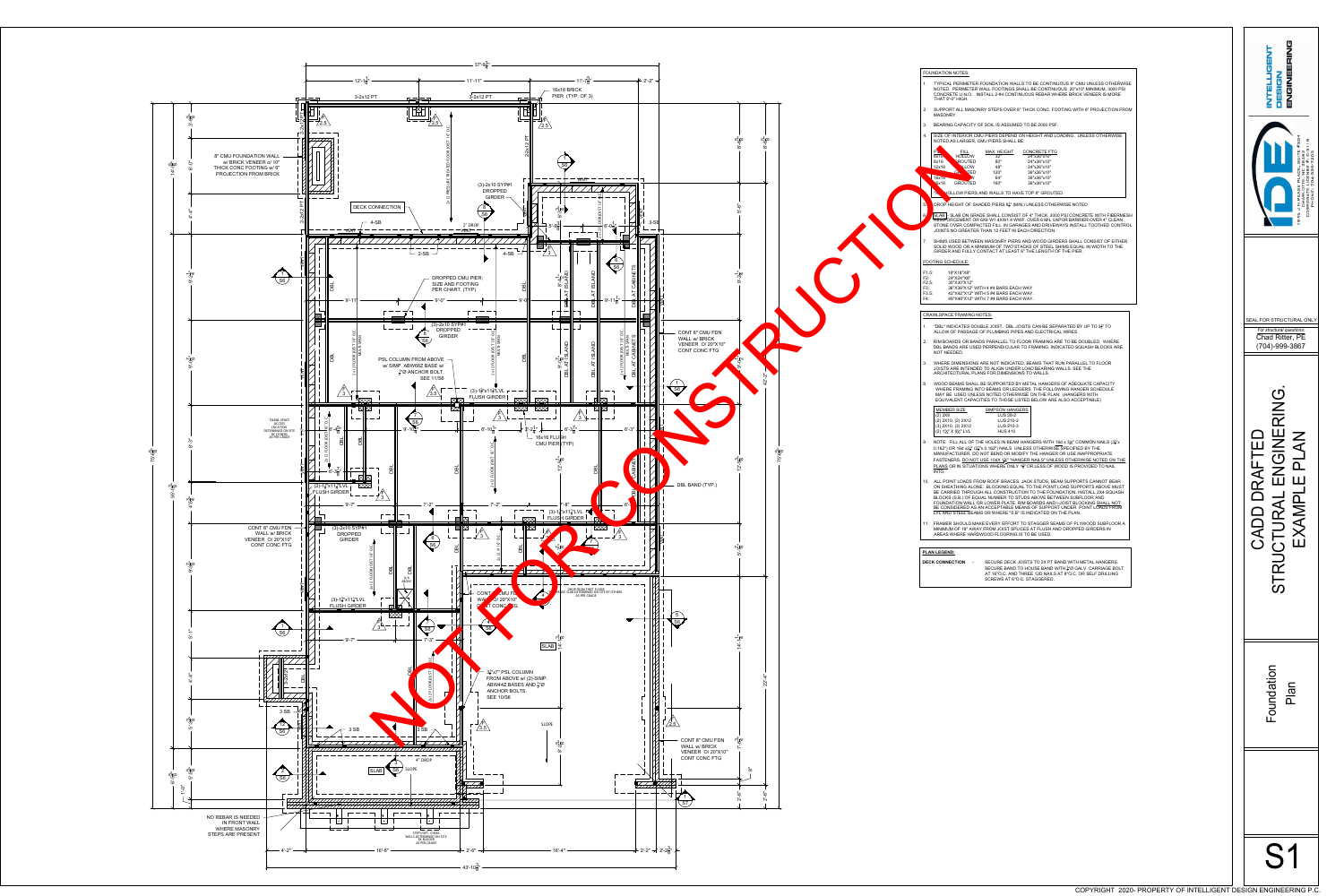## FRAMING NOTES: 1. I-JOISTS ARE DESIGNED TO BE CONTINUOUS IN SOME AREAS. I-JOIST MANUFACTURER TO STOP AND START JOISTS WHERE SHOWN ON PLAN TO ALLOW FOR CONTINUOUS ACTION. 2. I-JOIST SUPPLIER TO CONTACT ENGINEER OF RECORD FOR JOIST APPROVAL IF JOISTS DIFFER FROM THOSE SPECIFIED ON PLANS. ALL COAD BEARING HEADERS SHALL BE (2)2X8 SPF#2 UNLESS NOTED OTHERWISE ALL WALL SUP TO 10'-2". TALL SHALL BE A MINIMUM OF 2X4 SPF#2 @ 16" o.c. UNLESS NOTED ON **RWISE ON THE PLAN.** WALLS BE A MINIMUM OF 2X6 SPF#2 @ 16"o.c. UNLESS NOTED OTHERWISE ON THE PLAN. TALLER WALLS ARE SPECIFICALLY NOTED THE PLAN. OIMENSIONS ARE NOT INDICATED, BEAMS THAT RUN PARALLEL TO FLOOR JOISTS ARE INTENDED TO ALIGN UNDER LOAD BEARING WALLS (SEE THE ARCHITECTURAL PLANS FOR DIMENSIONS TO WALLS) 6. RIM BOARDS AND BANDS PARALLEL TO FLOOR FRAMING TO BE DOUBLED. DBL JOISTS OR CRIPPLES WALLS TO BE INSTALLED BETWEEN STACKING LOAD BEARING WALLS TO TRANSFER LOADING. STUD SUPPORT AT EACH END OF BEAMS/HEADERS UNLESS NOTED OTHERWISE 2x LUMBER = SAME AS NUMBER PLIES FOR BEAMS; 1 FOR HEADERS LVL, PSL, GLU-LAM = 3 STEEL BEAM = 5 ALL POINT LOADS FROM ROOF BRACES, JACK STUDS, AND BEAM SUPPORTS MUST BE SUPPORTED WITH SOLID BLOCKING AND/OR STUDS EQUAL TO THE NUMBER OF STUDS ABOVE ALL THE WAY DOWN TO THE FOUNDATION (1 STUD/2X4 BLOCK MINIMUM) (RIM BOARDS AND I-JOIST BLOCKING SHALL NOT BE CONSIDERED AS AN ACCEPTABLE MEANS OF SUPPORT UNDER POINT LOADS FROM LVL AND STEEL BEAMS OR WHERE SQUASH BLOCKS "S.B" ARE INDICATED NUMBER OF KING STUDS BASED ON OPENING WIDTH: **2x4 WALL** LESS THAN < 3'-9" = 1 KING 3'-9" TO 6'-0" = 2 KINGS 6'-1" TO 8 '-0" = 3 KINGS 8'-1" TO 10'-1" = 4 KINGS OVER  $10'-1$ " = SEE PLAN  **2X6 WALL** LESS THAN  $<$  5'-0" = 1 KING 5'-1" TO 10'-0" = 2 KINGS GREAT THAN  $> 10'-1" = \text{SEE PLAN}$ 10. ALL FRAMING MEMBERS TO BE SPF#2 OR SYP#2 UNLESS NOTED OTHERWISE . FASTEN ALL TRIPLE PLY LVLs TOGETHER WITH TWO ROWS OF 5" LONG FLATLOK OR SIMPSON SDS SCREWS @ 16" o.c. AND FOUR PLY LVLs WITH TWO ROWS OF 6 3 4" FLATLOK SCREWS @ 16" o.c. UNLESS NOTED OTHERWISE ON THE PLANS. THE SCREWS SHALL BE LOCATED A MINIMUM OF 2" AND A MAXIMUM OF 3" FROM THE TOP OR BOTTOM OF THE BEAM. 12. DOUBLE JOISTS CAN BE SEPARATED BY UP TO  $3\frac{1}{2}$ " TO ALLOW FOR PASSAGE OF PLUMBING PIPES AND ELECTRICAL WIRES. 13. WOOD BEAMS SHALL BE SUPPORTED BY METAL HANGERS OF ADEQUATE CAPACITY WHERE FRAMING INTO BEAMS OR LEDGERS. THE FOLLOWING HANGER SCHEDULE MAY BE USED UNLESS NOTED OTHERWISE ON THE PLAN: (HANGERS WITH EQUIVALENT CAPACITIES TO THOSE LISTED BELOW ARE ALSO ACCEPTABLE) MEMBER SIZE SIMPSON HANGERS (2) 2X8 LUS 28-2 (2) 2X10, (2) 2X12 LUS 210-2 (3)-2x10, (3)-2x12 LUS 210-3 (2) 1 3 <sup>4</sup>" X 9 1 HUS 410 (2) 1 3 <sup>4</sup>" X 11 7 <sup>8</sup>" - 14" LVL HUS 412 (2) 1 3 <sup>4</sup>" X 16" - 24"LVL HHUS 410 ALL TRIPLE LVLs HHUS 5.50/10 14. FILL ALL OF THE HOLES IN BEAM HANGERS WITH <u>16d x</u> 3½" COMMON NAILS (3½<del>1</del>"x 0.162") OR 16d x2 $^{1}_{2}$ " (2 $^{1}_{2}$ "x 0.162") NAILS UNLESS OTHERWISE SPECIFIED BY THE MANUFACTURER. DO NOT BEND OR MODIFY THE HANGER OR USE INAPPROPRIATE FASTENERS. **DO NOT USE 10dX 1 1 <sup>2</sup>" "HANGER NAILS" UNLESS OTHERWISE NOTED ON THE PLANS** OR IN SITUATIONS WHERE ONLY 1 $^3_4$ " OR LESS OF WOOD IS PROVIDED TO NAIL INTO. 15. CONTRACTOR RESPONSIBLE FOR ALL WATERPROOFING AND FLASHING. BRACED WALL LINE NOTE: THIS STRUCTURE HAS BEEN ANALYZED FOR LATERAL LOADING USING  $\operatorname{\mathsf{CONTINUOUSLY}}$  SHEATHED  $\frac{7}{16}$ " OSB WALL SHEATHING USING 8d NAILS AT 6" o.c. ALONG EDGES AND 12" o.c. AT INTERMEDIATE FRAMING. BLOCK AND NAIL ALL PANEL EDGES. WHERE BRACED WALLS DO NOT MEET THE PRESCRIPTIVE REQUIREMENTS OF SECTION R602.10 OF THE CODE, IT HAS BEEN ANALYZED BY ENGINEERING ANALYSIS INCORPORATING ENGINEERED LATERAL BRACING ELEMENTS WHERE NEEDED TO MEET THE INTENT OF THE CODE. SEE PLANS FOR ALL NOTES AND DETAILS. LINTELS SUPPORTING MASONRY VENEER SEE TABLE R703.8.3.1 FOR SIZE OF "LOOSE'" STEEL LINTEL FOR SPANS UP TO 10'. FOR SPANS GREATER THAN 10' (OR WHERE SHOWN ON PLANS BY **' ATTACHED LINTEL'**  NOTE) FASTEN L4"X4"X $\frac{5}{16}$ " STEEL ANGLE TO WOOD HEADER WITH  $\frac{1}{2}$ "ØX4" LAG SCREWS @ 16"o.c. EXTEND ALL ANGLES 6" PAST OPENING TO BEAR ON MASONRY VENEER AT ENDS. SUPPORT ALL BRICK CLIMBS PER DETAIL ON PLANS OR R703.8.2 AND FIGURE 703.8.2.1 **FLOOR STRAP** - FOR UPPER LEVELS, SECURE LOWER PORTION OF CURRENT LEVEL STUDS TO STUDS BELOW WITH VERTICAL SIMPSON 40" LONG CS20 (MIN.) COIL STRAP. FOR CRAWLSPACE FOUNDATIONS, SECURE TO RIM BOARD WITH VERTICAL SIMPSON LSTA24 STRAP OR 24" LONG CS18 (MIN.) COIL STRAP. **GYPSUM BRACED WALL**- SHEATHE BOTH SIDES OF WALL WITH  $\frac{1}{2}$ " GYPSUM FASTENED TO STUDS W/ 5d COOLER NAILS OR #6 SCREWS @ 7" o.c. ALONG PANEL EDGES AND IN FIELD. SEE PLANS FOR CONNECTION DETAILS. 8x8 POST **- 8x8 PT OR CEDAR POST WITH TWO SIMPSON LCE4 CAPS AT** CORNER POSTS AND TWO SIMPSON AC6 CAPS AT INTERMEDIATE POSTS (BLOCK AS NEEDED) OR NOTCHED FOR BEAM SEAT w/ (2)-5/8"Ø GALV. CARRIAGE BOLTS. IF WOOD FRAMING BELOW, SECURE WITH SAME CAPS AT BOTTOM; IF CONC. OR MASONRY BELOW, SECURE WITH SIMPSON CPS7 BASE WITH  $\frac{5}{8}$ "Ø THREADED ROD EPOXY SET INTO POST AND MASONRY PER MANUF. SPECS. COPYRIGHT 2020- PROPERTY OF INTELLIGENT DESIGN ENGINEERING P.C. COPYRIGHT 2020- PROPERTY OF INTELLIGENT DESIGN ENGINEERING P.C. FOR ANY CONTRIGHT 2020- PROPERTY OF INTELLIGENT DESIGN ENGINEERING P.C. SEAL FOR STRUCTURAL ONLY *For structural questions:* Chad Ritter, PE (704)-999-3867 CADD DRAFTED<br>STRUCTURAL ENGINERING.<br>EXAMPLE PLAN

 $\mathbf{C}$ 

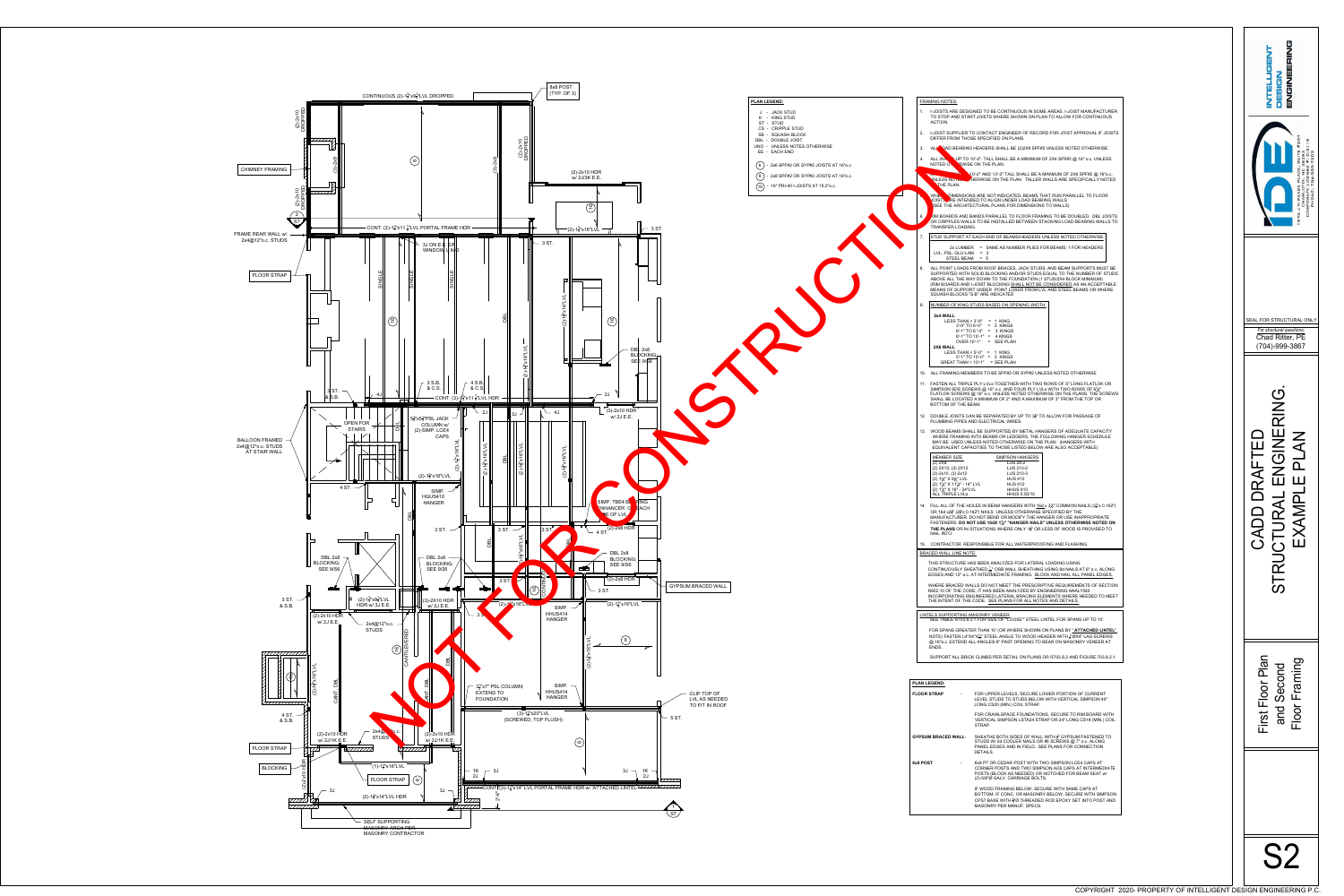| I-JOISTS ARE DESIGNED TO BE CONTINUOUS IN SOME AREAS. I-JOIST MANUFACTURER<br>TO STOP AND START JOISTS WHERE SHOWN ON PLAN TO ALLOW FOR CONTINUOUS<br>ACTION.<br>I-JOIST SUPPLIER TO CONTACT ENGINEER OF RECORD FOR JOIST APPROVAL IF JOISTS<br>2.<br>DIFFER FROM THOSE SPECIFIED ON PLANS.<br>ALL LOAD BEARING HEADERS SHALL BE (2)2X8 SPF#2 UNLESS NOTED OTHERWISE<br>LL WALLS UP TO 10'-2". TALL SHALL BE A MINIMUM OF 2X4 SPF#2 @ 16" o.c. UNLESS<br>TED OTHERWISE ON THE PLAN.<br>RETWEEN 10'-2" AND 13'-2" TALL SHALL BE A MINIMUM OF 2X6 SPF#2 @ 16"o.c.<br>VINSEL VIOTED OTHERWISE ON THE PLAN. TALLER WALLS ARE SPECIFICALLY NOTED<br>ON THE PLAN.<br>WHERE DIMENSIONS ARE NOT INDICATED, BEAMS THAT RUN PARALLEL TO FLOOR<br>JOISTS ARE INTENDED TO ALIGN UNDER LOAD BEARING WALLS<br>(SEE THE ARCHITECTURAL PLANS FOR DIMENSIONS TO WALLS)<br>ο<br>w<br>RIM BOARDS AND BANDS PARALLEL TO FLOOR FRAMING TO BE DOUBLED. DBL JOISTS<br>6.<br>4<br>c<br>OR CRIPPLES WALLS TO BE INSTALLED BETWEEN STACKING LOAD BEARING WALLS TO<br>TRANSFER LOADING.<br>STUD SUPPORT AT EACH END OF BEAMS/HEADERS UNLESS NOTED OTHERWISE<br>7.<br>2x LUMBER = SAME AS NUMBER PLIES FOR BEAMS; 1 FOR HEADERS<br>LVL, PSL, GLU-LAM = $3$<br>STEEL BEAM = 5<br>ALL POINT LOADS FROM ROOF BRACES, JACK STUDS, AND BEAM SUPPORTS MUST BE<br>8.<br>SUPPORTED WITH SOLID BLOCKING AND/OR STUDS EQUAL TO THE NUMBER OF STUDS<br>ABOVE ALL THE WAY DOWN TO THE FOUNDATION (1 STUD/2X4 BLOCK MINIMUM)<br>(RIM BOARDS AND I-JOIST BLOCKING SHALL NOT BE CONSIDERED AS AN ACCEPTABLE<br>MEANS OF SUPPORT UNDER POINT LOADS FROM LVL AND STEEL BEAMS OR WHERE<br>SQUASH BLOCKS "S.B" ARE INDICATED<br>NUMBER OF KING STUDS BASED ON OPENING WIDTH:<br>9.<br>2x4 WALL<br>LESS THAN < $3'-9''$ = 1 KING<br>$3'-9''$ TO 6'-0" = 2 KINGS<br>For structural questions:<br>$6'$ -1" TO 8 '-0" = 3 KINGS<br>$8'-1$ TO $10'-1$ = 4 KINGS<br>Chad Ritter, PE<br>OVER $10'-1" = \text{SEE PLAN}$<br>(704)-999-3867<br>2X6 WALL<br>LESS THAN < $5'-0" = 1$ KING<br>$5'$ -1" TO 10'-0" = 2 KINGS<br>GREAT THAN > 10'-1" = SEE PLAN<br>10. ALL FRAMING MEMBERS TO BE SPF#2 OR SYP#2 UNLESS NOTED OTHERWISE<br>11. FASTEN ALL TRIPLE PLY LVLs TOGETHER WITH TWO ROWS OF 5" LONG FLATLOK OR<br>SIMPSON SDS SCREWS @ 16" o.c. AND FOUR PLY LVLs WITH TWO ROWS OF 63/4"<br>$\mathbf C$<br>FLATLOK SCREWS @ 16" o.c. UNLESS NOTED OTHERWISE ON THE PLANS. THE SCREWS<br>SHALL BE LOCATED A MINIMUM OF 2" AND A MAXIMUM OF 3" FROM THE TOP OR<br>$\frac{\bar{\mathsf{Z}}}{\mathsf{Z}}$<br>BOTTOM OF THE BEAM.<br>12. DOUBLE JOISTS CAN BE SEPARATED BY UP TO 3 <sup>4</sup> " TO ALLOW FOR PASSAGE OF<br>PLUMBING PIPES AND ELECTRICAL WIRES.<br>WOOD BEAMS SHALL BE SUPPORTED BY METAL HANGERS OF ADEQUATE CAPACITY<br>13.<br>こく<br>WHERE FRAMING INTO BEAMS OR LEDGERS. THE FOLLOWING HANGER SCHEDULE<br>MAY BE USED UNLESS NOTED OTHERWISE ON THE PLAN: (HANGERS WITH<br>EQUIVALENT CAPACITIES TO THOSE LISTED BELOW ARE ALSO ACCEPTABLE)<br><b>MEMBER SIZE</b><br><b>SIMPSON HANGERS</b><br>LUS 28-2<br>(2) 2X8<br>(2) 2X10, (2) 2X12<br>LUS 210-2<br>LUS 210-3<br>$(3)-2x10$ , $(3)-2x12$<br>(2) 13/4" X 93/4" LVL<br><b>HUS 410</b><br>(2) 13/4" X 117/8" - 14" LVL<br><b>HUS 412</b><br><b>HHUS 410</b><br>(2) 13/4" X 16" - 24"LVL<br>ALL TRIPLE LVLs<br>HHUS 5.50/10<br>AMPI<br>14. FILL ALL OF THE HOLES IN BEAM HANGERS WITH 16d x 3 <sup>1/2</sup> " COMMON NAILS (3 <sup>1</sup> /3 <sup>1</sup> x 0.162")<br>OR 16d $x2\frac{1}{2}$ " ( $2\frac{1}{2}$ "x 0.162") NAILS UNLESS OTHERWISE SPECIFIED BY THE<br>MANUFACTURER. DO NOT BEND OR MODIFY THE HANGER OR USE INAPPROPRIATE<br>FASTENERS. DO NOT USE 10dX 11/2" "HANGER NAILS" UNLESS OTHERWISE NOTED ON<br><b>THE PLANS</b> OR IN SITUATIONS WHERE ONLY $1\frac{3}{4}$ " OR LESS OF WOOD IS PROVIDED TO<br>NAIL INTO.<br>15. CONTRACTOR RESPONSIBLE FOR ALL WATERPROOFING AND FLASHING.<br><b>BRACED WALL LINE NOTE:</b><br>THIS STRUCTURE HAS BEEN ANALYZED FOR LATERAL LOADING USING<br>CONTINUOUSLY SHEATHED $\frac{7}{16}$ " OSB WALL SHEATHING USING 8d NAILS AT 6" o.c. ALONG<br>EDGES AND 12" o.c. AT INTERMEDIATE FRAMING. BLOCK AND NAIL ALL PANEL EDGES.<br>WHERE BRACED WALLS DO NOT MEET THE PRESCRIPTIVE REQUIREMENTS OF SECTION<br>R602.10 OF THE CODE, IT HAS BEEN ANALYZED BY ENGINEERING ANALYSIS<br>INCORPORATING ENGINEERED LATERAL BRACING ELEMENTS WHERE NEEDED TO MEET<br>THE INTENT OF THE CODE. SEE PLANS FOR ALL NOTES AND DETAILS.<br>LINTELS SUPPORTING MASONRY VENEER<br>SEE TABLE R703.8.3.1 FOR SIZE OF "LOOSE" STEEL LINTEL FOR SPANS UP TO 10'.<br>FOR SPANS GREATER THAN 10' (OR WHERE SHOWN ON PLANS BY 'ATTACHED LINTEL'<br>NOTE) FASTEN L4"X4"X $\frac{5}{16}$ " STEEL ANGLE TO WOOD HEADER WITH $\frac{1}{2}$ "ØX4" LAG SCREWS<br>@ 16"o.c. EXTEND ALL ANGLES 6" PAST OPENING TO BEAR ON MASONRY VENEER AT<br>ENDS.<br>ond Floor<br>and Third<br>Framing<br>SUPPORT ALL BRICK CLIMBS PER DETAIL ON PLANS OR R703.8.2 AND FIGURE 703.8.2.1<br><b>PLAN LEGEND:</b><br>pnd<br><b>FLOOR STRAP</b><br>FOR UPPER LEVELS, SECURE LOWER PORTION OF CURRENT<br>LEVEL STUDS TO STUDS BELOW WITH VERTICAL SIMPSON 40"<br>LONG CS20 (MIN.) COIL STRAP.<br>Secc<br>Plan<br>Floo<br>FOR CRAWLSPACE FOUNDATIONS, SECURE TO RIM BOARD WITH<br>VERTICAL SIMPSON LSTA24 STRAP OR 24" LONG CS18 (MIN.) COIL | <b>FRAMING NOTES:</b>                                           | υ<br>Σ<br>ά<br>WNICIN<br><b>NONDIA</b> |
|-----------------------------------------------------------------------------------------------------------------------------------------------------------------------------------------------------------------------------------------------------------------------------------------------------------------------------------------------------------------------------------------------------------------------------------------------------------------------------------------------------------------------------------------------------------------------------------------------------------------------------------------------------------------------------------------------------------------------------------------------------------------------------------------------------------------------------------------------------------------------------------------------------------------------------------------------------------------------------------------------------------------------------------------------------------------------------------------------------------------------------------------------------------------------------------------------------------------------------------------------------------------------------------------------------------------------------------------------------------------------------------------------------------------------------------------------------------------------------------------------------------------------------------------------------------------------------------------------------------------------------------------------------------------------------------------------------------------------------------------------------------------------------------------------------------------------------------------------------------------------------------------------------------------------------------------------------------------------------------------------------------------------------------------------------------------------------------------------------------------------------------------------------------------------------------------------------------------------------------------------------------------------------------------------------------------------------------------------------------------------------------------------------------------------------------------------------------------------------------------------------------------------------------------------------------------------------------------------------------------------------------------------------------------------------------------------------------------------------------------------------------------------------------------------------------------------------------------------------------------------------------------------------------------------------------------------------------------------------------------------------------------------------------------------------------------------------------------------------------------------------------------------------------------------------------------------------------------------------------------------------------------------------------------------------------------------------------------------------------------------------------------------------------------------------------------------------------------------------------------------------------------------------------------------------------------------------------------------------------------------------------------------------------------------------------------------------------------------------------------------------------------------------------------------------------------------------------------------------------------------------------------------------------------------------------------------------------------------------------------------------------------------------------------------------------------------------------------------------------------------------------------------------------------------------------------------------------------------------------------------------------------------------------------------------------------------------------------------------------------------------------------------------------------------------------------------------------------------------------------------------------------------------------------------------------------------------------------------------------------------------------------------------------------------------------------------------------------------------------------------------------------------------------------------------------------------------------------------------------------------------------------------------------------------------------------------------------------------------------------------------------------------------------------------------------------------------------------------------------------------------------------------------------------------------------------------------------------------------------------------------------------------------------------------------------------------------------------------------------|-----------------------------------------------------------------|----------------------------------------|
|                                                                                                                                                                                                                                                                                                                                                                                                                                                                                                                                                                                                                                                                                                                                                                                                                                                                                                                                                                                                                                                                                                                                                                                                                                                                                                                                                                                                                                                                                                                                                                                                                                                                                                                                                                                                                                                                                                                                                                                                                                                                                                                                                                                                                                                                                                                                                                                                                                                                                                                                                                                                                                                                                                                                                                                                                                                                                                                                                                                                                                                                                                                                                                                                                                                                                                                                                                                                                                                                                                                                                                                                                                                                                                                                                                                                                                                                                                                                                                                                                                                                                                                                                                                                                                                                                                                                                                                                                                                                                                                                                                                                                                                                                                                                                                                                                                                                                                                                                                                                                                                                                                                                                                                                                                                                                                                                                           |                                                                 |                                        |
|                                                                                                                                                                                                                                                                                                                                                                                                                                                                                                                                                                                                                                                                                                                                                                                                                                                                                                                                                                                                                                                                                                                                                                                                                                                                                                                                                                                                                                                                                                                                                                                                                                                                                                                                                                                                                                                                                                                                                                                                                                                                                                                                                                                                                                                                                                                                                                                                                                                                                                                                                                                                                                                                                                                                                                                                                                                                                                                                                                                                                                                                                                                                                                                                                                                                                                                                                                                                                                                                                                                                                                                                                                                                                                                                                                                                                                                                                                                                                                                                                                                                                                                                                                                                                                                                                                                                                                                                                                                                                                                                                                                                                                                                                                                                                                                                                                                                                                                                                                                                                                                                                                                                                                                                                                                                                                                                                           |                                                                 |                                        |
|                                                                                                                                                                                                                                                                                                                                                                                                                                                                                                                                                                                                                                                                                                                                                                                                                                                                                                                                                                                                                                                                                                                                                                                                                                                                                                                                                                                                                                                                                                                                                                                                                                                                                                                                                                                                                                                                                                                                                                                                                                                                                                                                                                                                                                                                                                                                                                                                                                                                                                                                                                                                                                                                                                                                                                                                                                                                                                                                                                                                                                                                                                                                                                                                                                                                                                                                                                                                                                                                                                                                                                                                                                                                                                                                                                                                                                                                                                                                                                                                                                                                                                                                                                                                                                                                                                                                                                                                                                                                                                                                                                                                                                                                                                                                                                                                                                                                                                                                                                                                                                                                                                                                                                                                                                                                                                                                                           |                                                                 |                                        |
|                                                                                                                                                                                                                                                                                                                                                                                                                                                                                                                                                                                                                                                                                                                                                                                                                                                                                                                                                                                                                                                                                                                                                                                                                                                                                                                                                                                                                                                                                                                                                                                                                                                                                                                                                                                                                                                                                                                                                                                                                                                                                                                                                                                                                                                                                                                                                                                                                                                                                                                                                                                                                                                                                                                                                                                                                                                                                                                                                                                                                                                                                                                                                                                                                                                                                                                                                                                                                                                                                                                                                                                                                                                                                                                                                                                                                                                                                                                                                                                                                                                                                                                                                                                                                                                                                                                                                                                                                                                                                                                                                                                                                                                                                                                                                                                                                                                                                                                                                                                                                                                                                                                                                                                                                                                                                                                                                           |                                                                 |                                        |
|                                                                                                                                                                                                                                                                                                                                                                                                                                                                                                                                                                                                                                                                                                                                                                                                                                                                                                                                                                                                                                                                                                                                                                                                                                                                                                                                                                                                                                                                                                                                                                                                                                                                                                                                                                                                                                                                                                                                                                                                                                                                                                                                                                                                                                                                                                                                                                                                                                                                                                                                                                                                                                                                                                                                                                                                                                                                                                                                                                                                                                                                                                                                                                                                                                                                                                                                                                                                                                                                                                                                                                                                                                                                                                                                                                                                                                                                                                                                                                                                                                                                                                                                                                                                                                                                                                                                                                                                                                                                                                                                                                                                                                                                                                                                                                                                                                                                                                                                                                                                                                                                                                                                                                                                                                                                                                                                                           |                                                                 |                                        |
|                                                                                                                                                                                                                                                                                                                                                                                                                                                                                                                                                                                                                                                                                                                                                                                                                                                                                                                                                                                                                                                                                                                                                                                                                                                                                                                                                                                                                                                                                                                                                                                                                                                                                                                                                                                                                                                                                                                                                                                                                                                                                                                                                                                                                                                                                                                                                                                                                                                                                                                                                                                                                                                                                                                                                                                                                                                                                                                                                                                                                                                                                                                                                                                                                                                                                                                                                                                                                                                                                                                                                                                                                                                                                                                                                                                                                                                                                                                                                                                                                                                                                                                                                                                                                                                                                                                                                                                                                                                                                                                                                                                                                                                                                                                                                                                                                                                                                                                                                                                                                                                                                                                                                                                                                                                                                                                                                           |                                                                 |                                        |
|                                                                                                                                                                                                                                                                                                                                                                                                                                                                                                                                                                                                                                                                                                                                                                                                                                                                                                                                                                                                                                                                                                                                                                                                                                                                                                                                                                                                                                                                                                                                                                                                                                                                                                                                                                                                                                                                                                                                                                                                                                                                                                                                                                                                                                                                                                                                                                                                                                                                                                                                                                                                                                                                                                                                                                                                                                                                                                                                                                                                                                                                                                                                                                                                                                                                                                                                                                                                                                                                                                                                                                                                                                                                                                                                                                                                                                                                                                                                                                                                                                                                                                                                                                                                                                                                                                                                                                                                                                                                                                                                                                                                                                                                                                                                                                                                                                                                                                                                                                                                                                                                                                                                                                                                                                                                                                                                                           |                                                                 |                                        |
|                                                                                                                                                                                                                                                                                                                                                                                                                                                                                                                                                                                                                                                                                                                                                                                                                                                                                                                                                                                                                                                                                                                                                                                                                                                                                                                                                                                                                                                                                                                                                                                                                                                                                                                                                                                                                                                                                                                                                                                                                                                                                                                                                                                                                                                                                                                                                                                                                                                                                                                                                                                                                                                                                                                                                                                                                                                                                                                                                                                                                                                                                                                                                                                                                                                                                                                                                                                                                                                                                                                                                                                                                                                                                                                                                                                                                                                                                                                                                                                                                                                                                                                                                                                                                                                                                                                                                                                                                                                                                                                                                                                                                                                                                                                                                                                                                                                                                                                                                                                                                                                                                                                                                                                                                                                                                                                                                           |                                                                 |                                        |
|                                                                                                                                                                                                                                                                                                                                                                                                                                                                                                                                                                                                                                                                                                                                                                                                                                                                                                                                                                                                                                                                                                                                                                                                                                                                                                                                                                                                                                                                                                                                                                                                                                                                                                                                                                                                                                                                                                                                                                                                                                                                                                                                                                                                                                                                                                                                                                                                                                                                                                                                                                                                                                                                                                                                                                                                                                                                                                                                                                                                                                                                                                                                                                                                                                                                                                                                                                                                                                                                                                                                                                                                                                                                                                                                                                                                                                                                                                                                                                                                                                                                                                                                                                                                                                                                                                                                                                                                                                                                                                                                                                                                                                                                                                                                                                                                                                                                                                                                                                                                                                                                                                                                                                                                                                                                                                                                                           |                                                                 | SEAL FOR STRUCTURAL ONLY               |
|                                                                                                                                                                                                                                                                                                                                                                                                                                                                                                                                                                                                                                                                                                                                                                                                                                                                                                                                                                                                                                                                                                                                                                                                                                                                                                                                                                                                                                                                                                                                                                                                                                                                                                                                                                                                                                                                                                                                                                                                                                                                                                                                                                                                                                                                                                                                                                                                                                                                                                                                                                                                                                                                                                                                                                                                                                                                                                                                                                                                                                                                                                                                                                                                                                                                                                                                                                                                                                                                                                                                                                                                                                                                                                                                                                                                                                                                                                                                                                                                                                                                                                                                                                                                                                                                                                                                                                                                                                                                                                                                                                                                                                                                                                                                                                                                                                                                                                                                                                                                                                                                                                                                                                                                                                                                                                                                                           |                                                                 |                                        |
|                                                                                                                                                                                                                                                                                                                                                                                                                                                                                                                                                                                                                                                                                                                                                                                                                                                                                                                                                                                                                                                                                                                                                                                                                                                                                                                                                                                                                                                                                                                                                                                                                                                                                                                                                                                                                                                                                                                                                                                                                                                                                                                                                                                                                                                                                                                                                                                                                                                                                                                                                                                                                                                                                                                                                                                                                                                                                                                                                                                                                                                                                                                                                                                                                                                                                                                                                                                                                                                                                                                                                                                                                                                                                                                                                                                                                                                                                                                                                                                                                                                                                                                                                                                                                                                                                                                                                                                                                                                                                                                                                                                                                                                                                                                                                                                                                                                                                                                                                                                                                                                                                                                                                                                                                                                                                                                                                           |                                                                 |                                        |
|                                                                                                                                                                                                                                                                                                                                                                                                                                                                                                                                                                                                                                                                                                                                                                                                                                                                                                                                                                                                                                                                                                                                                                                                                                                                                                                                                                                                                                                                                                                                                                                                                                                                                                                                                                                                                                                                                                                                                                                                                                                                                                                                                                                                                                                                                                                                                                                                                                                                                                                                                                                                                                                                                                                                                                                                                                                                                                                                                                                                                                                                                                                                                                                                                                                                                                                                                                                                                                                                                                                                                                                                                                                                                                                                                                                                                                                                                                                                                                                                                                                                                                                                                                                                                                                                                                                                                                                                                                                                                                                                                                                                                                                                                                                                                                                                                                                                                                                                                                                                                                                                                                                                                                                                                                                                                                                                                           |                                                                 |                                        |
|                                                                                                                                                                                                                                                                                                                                                                                                                                                                                                                                                                                                                                                                                                                                                                                                                                                                                                                                                                                                                                                                                                                                                                                                                                                                                                                                                                                                                                                                                                                                                                                                                                                                                                                                                                                                                                                                                                                                                                                                                                                                                                                                                                                                                                                                                                                                                                                                                                                                                                                                                                                                                                                                                                                                                                                                                                                                                                                                                                                                                                                                                                                                                                                                                                                                                                                                                                                                                                                                                                                                                                                                                                                                                                                                                                                                                                                                                                                                                                                                                                                                                                                                                                                                                                                                                                                                                                                                                                                                                                                                                                                                                                                                                                                                                                                                                                                                                                                                                                                                                                                                                                                                                                                                                                                                                                                                                           |                                                                 |                                        |
|                                                                                                                                                                                                                                                                                                                                                                                                                                                                                                                                                                                                                                                                                                                                                                                                                                                                                                                                                                                                                                                                                                                                                                                                                                                                                                                                                                                                                                                                                                                                                                                                                                                                                                                                                                                                                                                                                                                                                                                                                                                                                                                                                                                                                                                                                                                                                                                                                                                                                                                                                                                                                                                                                                                                                                                                                                                                                                                                                                                                                                                                                                                                                                                                                                                                                                                                                                                                                                                                                                                                                                                                                                                                                                                                                                                                                                                                                                                                                                                                                                                                                                                                                                                                                                                                                                                                                                                                                                                                                                                                                                                                                                                                                                                                                                                                                                                                                                                                                                                                                                                                                                                                                                                                                                                                                                                                                           |                                                                 |                                        |
|                                                                                                                                                                                                                                                                                                                                                                                                                                                                                                                                                                                                                                                                                                                                                                                                                                                                                                                                                                                                                                                                                                                                                                                                                                                                                                                                                                                                                                                                                                                                                                                                                                                                                                                                                                                                                                                                                                                                                                                                                                                                                                                                                                                                                                                                                                                                                                                                                                                                                                                                                                                                                                                                                                                                                                                                                                                                                                                                                                                                                                                                                                                                                                                                                                                                                                                                                                                                                                                                                                                                                                                                                                                                                                                                                                                                                                                                                                                                                                                                                                                                                                                                                                                                                                                                                                                                                                                                                                                                                                                                                                                                                                                                                                                                                                                                                                                                                                                                                                                                                                                                                                                                                                                                                                                                                                                                                           |                                                                 |                                        |
|                                                                                                                                                                                                                                                                                                                                                                                                                                                                                                                                                                                                                                                                                                                                                                                                                                                                                                                                                                                                                                                                                                                                                                                                                                                                                                                                                                                                                                                                                                                                                                                                                                                                                                                                                                                                                                                                                                                                                                                                                                                                                                                                                                                                                                                                                                                                                                                                                                                                                                                                                                                                                                                                                                                                                                                                                                                                                                                                                                                                                                                                                                                                                                                                                                                                                                                                                                                                                                                                                                                                                                                                                                                                                                                                                                                                                                                                                                                                                                                                                                                                                                                                                                                                                                                                                                                                                                                                                                                                                                                                                                                                                                                                                                                                                                                                                                                                                                                                                                                                                                                                                                                                                                                                                                                                                                                                                           |                                                                 |                                        |
|                                                                                                                                                                                                                                                                                                                                                                                                                                                                                                                                                                                                                                                                                                                                                                                                                                                                                                                                                                                                                                                                                                                                                                                                                                                                                                                                                                                                                                                                                                                                                                                                                                                                                                                                                                                                                                                                                                                                                                                                                                                                                                                                                                                                                                                                                                                                                                                                                                                                                                                                                                                                                                                                                                                                                                                                                                                                                                                                                                                                                                                                                                                                                                                                                                                                                                                                                                                                                                                                                                                                                                                                                                                                                                                                                                                                                                                                                                                                                                                                                                                                                                                                                                                                                                                                                                                                                                                                                                                                                                                                                                                                                                                                                                                                                                                                                                                                                                                                                                                                                                                                                                                                                                                                                                                                                                                                                           |                                                                 |                                        |
|                                                                                                                                                                                                                                                                                                                                                                                                                                                                                                                                                                                                                                                                                                                                                                                                                                                                                                                                                                                                                                                                                                                                                                                                                                                                                                                                                                                                                                                                                                                                                                                                                                                                                                                                                                                                                                                                                                                                                                                                                                                                                                                                                                                                                                                                                                                                                                                                                                                                                                                                                                                                                                                                                                                                                                                                                                                                                                                                                                                                                                                                                                                                                                                                                                                                                                                                                                                                                                                                                                                                                                                                                                                                                                                                                                                                                                                                                                                                                                                                                                                                                                                                                                                                                                                                                                                                                                                                                                                                                                                                                                                                                                                                                                                                                                                                                                                                                                                                                                                                                                                                                                                                                                                                                                                                                                                                                           |                                                                 |                                        |
|                                                                                                                                                                                                                                                                                                                                                                                                                                                                                                                                                                                                                                                                                                                                                                                                                                                                                                                                                                                                                                                                                                                                                                                                                                                                                                                                                                                                                                                                                                                                                                                                                                                                                                                                                                                                                                                                                                                                                                                                                                                                                                                                                                                                                                                                                                                                                                                                                                                                                                                                                                                                                                                                                                                                                                                                                                                                                                                                                                                                                                                                                                                                                                                                                                                                                                                                                                                                                                                                                                                                                                                                                                                                                                                                                                                                                                                                                                                                                                                                                                                                                                                                                                                                                                                                                                                                                                                                                                                                                                                                                                                                                                                                                                                                                                                                                                                                                                                                                                                                                                                                                                                                                                                                                                                                                                                                                           |                                                                 |                                        |
|                                                                                                                                                                                                                                                                                                                                                                                                                                                                                                                                                                                                                                                                                                                                                                                                                                                                                                                                                                                                                                                                                                                                                                                                                                                                                                                                                                                                                                                                                                                                                                                                                                                                                                                                                                                                                                                                                                                                                                                                                                                                                                                                                                                                                                                                                                                                                                                                                                                                                                                                                                                                                                                                                                                                                                                                                                                                                                                                                                                                                                                                                                                                                                                                                                                                                                                                                                                                                                                                                                                                                                                                                                                                                                                                                                                                                                                                                                                                                                                                                                                                                                                                                                                                                                                                                                                                                                                                                                                                                                                                                                                                                                                                                                                                                                                                                                                                                                                                                                                                                                                                                                                                                                                                                                                                                                                                                           |                                                                 |                                        |
|                                                                                                                                                                                                                                                                                                                                                                                                                                                                                                                                                                                                                                                                                                                                                                                                                                                                                                                                                                                                                                                                                                                                                                                                                                                                                                                                                                                                                                                                                                                                                                                                                                                                                                                                                                                                                                                                                                                                                                                                                                                                                                                                                                                                                                                                                                                                                                                                                                                                                                                                                                                                                                                                                                                                                                                                                                                                                                                                                                                                                                                                                                                                                                                                                                                                                                                                                                                                                                                                                                                                                                                                                                                                                                                                                                                                                                                                                                                                                                                                                                                                                                                                                                                                                                                                                                                                                                                                                                                                                                                                                                                                                                                                                                                                                                                                                                                                                                                                                                                                                                                                                                                                                                                                                                                                                                                                                           |                                                                 |                                        |
|                                                                                                                                                                                                                                                                                                                                                                                                                                                                                                                                                                                                                                                                                                                                                                                                                                                                                                                                                                                                                                                                                                                                                                                                                                                                                                                                                                                                                                                                                                                                                                                                                                                                                                                                                                                                                                                                                                                                                                                                                                                                                                                                                                                                                                                                                                                                                                                                                                                                                                                                                                                                                                                                                                                                                                                                                                                                                                                                                                                                                                                                                                                                                                                                                                                                                                                                                                                                                                                                                                                                                                                                                                                                                                                                                                                                                                                                                                                                                                                                                                                                                                                                                                                                                                                                                                                                                                                                                                                                                                                                                                                                                                                                                                                                                                                                                                                                                                                                                                                                                                                                                                                                                                                                                                                                                                                                                           |                                                                 |                                        |
|                                                                                                                                                                                                                                                                                                                                                                                                                                                                                                                                                                                                                                                                                                                                                                                                                                                                                                                                                                                                                                                                                                                                                                                                                                                                                                                                                                                                                                                                                                                                                                                                                                                                                                                                                                                                                                                                                                                                                                                                                                                                                                                                                                                                                                                                                                                                                                                                                                                                                                                                                                                                                                                                                                                                                                                                                                                                                                                                                                                                                                                                                                                                                                                                                                                                                                                                                                                                                                                                                                                                                                                                                                                                                                                                                                                                                                                                                                                                                                                                                                                                                                                                                                                                                                                                                                                                                                                                                                                                                                                                                                                                                                                                                                                                                                                                                                                                                                                                                                                                                                                                                                                                                                                                                                                                                                                                                           | COPYRIGHT 2020- PROPERTY OF INTELLIGENT DESIGN ENGINEERING P.C. | S <sub>3</sub>                         |

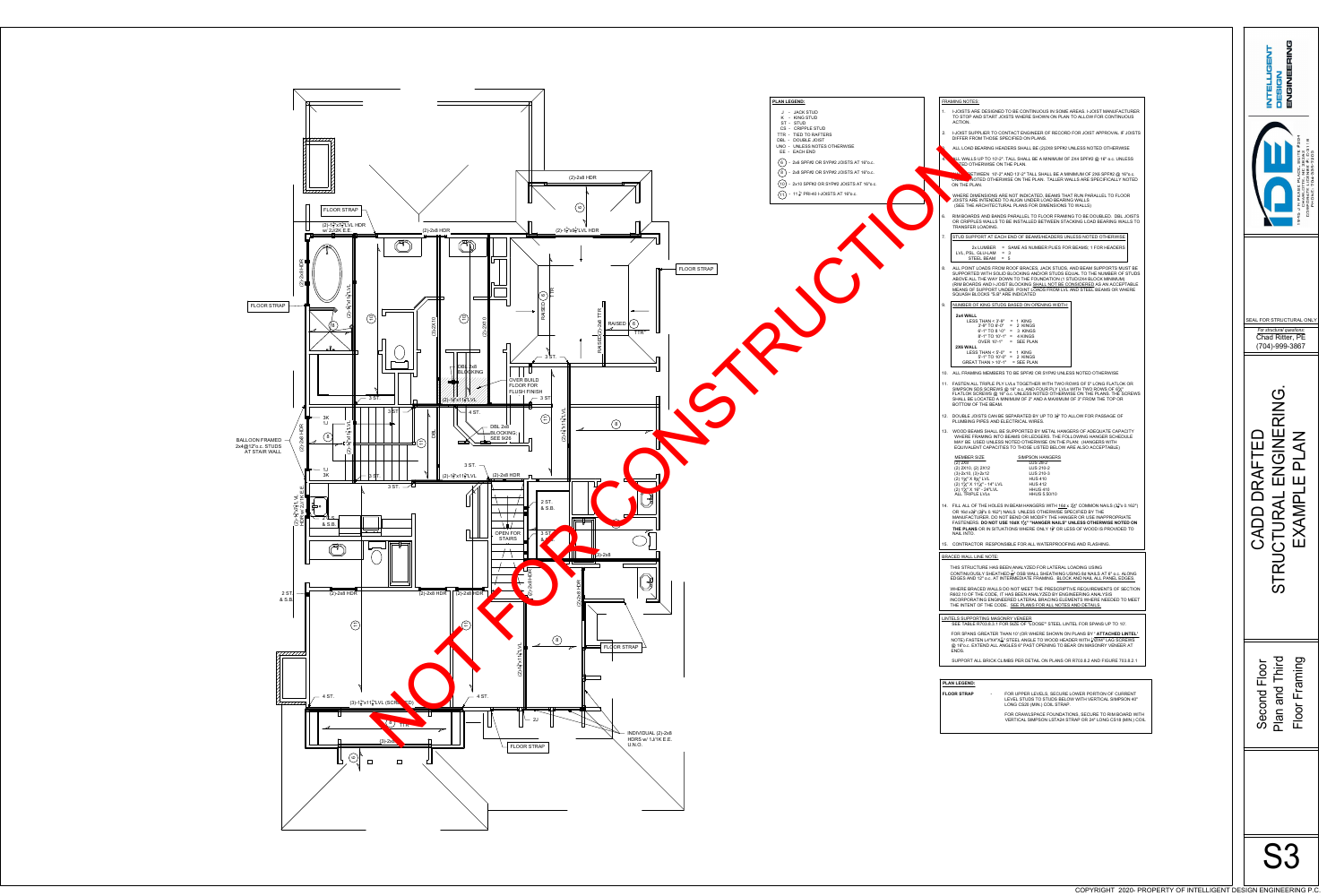|              | <b>FRAMING NOTES:</b>                                                                                                                                                                                                                                                                                                                                                                                                                                                                           |
|--------------|-------------------------------------------------------------------------------------------------------------------------------------------------------------------------------------------------------------------------------------------------------------------------------------------------------------------------------------------------------------------------------------------------------------------------------------------------------------------------------------------------|
| 1.           | "T.T.R" INDICATES "TIE (CEILING JOIST) TO RAFTER WITH FOUR 3"X0.131" NAILS)                                                                                                                                                                                                                                                                                                                                                                                                                     |
| 2.           | ALL LOAD BEARING HEADERS SHALL BE (2)2X8 SPF#2 UNLESS NOTED OTHERWISE                                                                                                                                                                                                                                                                                                                                                                                                                           |
| 3.           | ALL WALLS UP TO 10'-2". TALL SHALL BE A MINIMUM OF 2X4 SPF#2 @ 16" o.c. UNLESS<br>NOTED OTHERWISE ON THE PLAN.                                                                                                                                                                                                                                                                                                                                                                                  |
|              | WALLS BETWEEN 10'-2" AND 13'-2" TALL SHALL BE A MINIMUM OF 2X6 SPF#2 @ 16"o.c.<br>UNLESS NOTED OTHERWISE ON THE PLAN. TALLER WALLS ARE SPECIFICALLY NOTED<br><b>I</b> THE PLAN.                                                                                                                                                                                                                                                                                                                 |
|              | NUPPORT AT EACH END OF BEAMS/HEADERS UNLESS NOTED OTHERWISE<br>STU                                                                                                                                                                                                                                                                                                                                                                                                                              |
|              | = SAME AS NUMBER PLIES FOR BEAMS; 1 FOR HEADERS<br>$\overline{\mathbf{X}}$ LUMBER<br>LVL, PSL, GLU-LAM $=$ 3<br>STEEL BEAM<br>$= 5$                                                                                                                                                                                                                                                                                                                                                             |
| $5^{\prime}$ | ALL POINT LOADS FROM ROOF BRACES, JACK STUDS, AND BEAM SUPPORTS MUST BE<br>SUPPORTED WITH SOLID BLOCKING AND/OR STUDS EQUAL TO THE NUMBER OF STUDS<br>ABOVE ALL THE WAY DOWN TO THE FOUNDATION (1 STUD/2X4 BLOCK MINIMUM)<br>(RIM BOARDS AND I-JOIST BLOCKING SHALL NOT BE CONSIDERED AS AN ACCEPTABLE<br>MEANS OF SUPPORT UNDER POINT LOADS FROM LVL AND STEEL BEAMS OR WHERE<br>SQUASH BLOCKS "S.B" ARE INDICATED                                                                             |
| 6.           | NUMBER OF KING STUDS BASED ON OPENING WIDTH:                                                                                                                                                                                                                                                                                                                                                                                                                                                    |
|              | 2x4 WALL<br>LESS THAN < $3'-9''$ = 1 KING<br>3'-9" TO 6'-0" = 2 KINGS<br>$6'$ -1" TO 8 '-0" = 3 KINGS<br>8'-1" TO 10'-1" = 4 KINGS<br>OVER 10'-1" = SEE PLAN<br><b>2X6 WALL</b><br>LESS THAN < $5'-0" = 1$ KING<br>$5'$ -1" TO 10'-0" = 2 KINGS<br>GREAT THAN $> 10'$ -1" = SEE PLAN                                                                                                                                                                                                            |
| 7.           | ALL FRAMING MEMBERS TO BE SPF#2 OR SYP#2 UNLESS NOTED OTHERWISE                                                                                                                                                                                                                                                                                                                                                                                                                                 |
| 8.           | WOOD BEAMS SHALL BE SUPPORTED BY METAL HANGERS OF ADEQUATE CAPACITY<br>WHERE FRAMING INTO BEAMS OR LEDGERS. THE FOLLOWING HANGER SCHEDULE<br>MAY BE USED UNLESS NOTED OTHERWISE ON THE PLAN: (HANGERS WITH<br>EQUIVALENT CAPACITIES TO THOSE LISTED BELOW ARE ALSO ACCEPTABLE)                                                                                                                                                                                                                  |
|              | MEMBER SIZE<br><b>SIMPSON HANGERS</b><br>$(2)$ 2X8<br>LUS 28-2<br>(2) 2X10, (2) 2X12<br>LUS 210-2<br>$(3)-2x10, (3)-2x12$<br>LUS 210-3<br>(2) 13/4" X 93/4" LVL<br><b>HUS 410</b><br>(2) $1\frac{3}{4}$ " X $11\frac{7}{8}$ " - 14" LVL<br><b>HUS 412</b><br>(2) $1\frac{3}{4}$ " X 16" - 24"LVL<br><b>HHUS 410</b><br>ALL TRIPLE LVLs<br>HHUS 5.50/10                                                                                                                                          |
| 9.           | FILL ALL OF THE HOLES IN BEAM HANGERS WITH 16d x 3 <sup>1/2</sup> COMMON NAILS (3 <sup>1</sup> / <sub>2</sub> x 0.162 <sup>"</sup> )<br>OR 16d $x2\frac{1}{2}$ " ( $2\frac{1}{2}$ "x 0.162") NAILS UNLESS OTHERWISE SPECIFIED BY THE<br>MANUFACTURER. DO NOT BEND OR MODIFY THE HANGER OR USE INAPPROPRIATE<br>FASTENERS. DO NOT USE 10dX 1 <sup>1</sup> /2" "HANGER NAILS" UNLESS OTHERWISE NOTED ON<br>THE PLANS OR IN SITUATIONS WHERE ONLY 13" OR LESS OF WOOD IS PROVIDED TO<br>NAIL INTO. |
| 12.          | CONTRACTOR TO PROVIDE 22"x30" MIN. ACCESS TO ATTIC AREAS MORE THAN 400 SF.                                                                                                                                                                                                                                                                                                                                                                                                                      |
| 13.          | CONTRACTOR RESPONSIBLE FOR ALL WATERPROOFING AND FLASHING.                                                                                                                                                                                                                                                                                                                                                                                                                                      |
| 14.          | SEE ARCHITECTURAL PLANS FOR ALL DIMENSIONS.                                                                                                                                                                                                                                                                                                                                                                                                                                                     |

| <b>DUR 3"X0.131" NAILS)</b><br><b>SS NOTED OTHERWISE</b><br>SPF#2 @ 16" o.c. UNLESS<br>JM OF 2X6 SPF#2 @ 16"o.c.<br>ARE SPECIFICALLY NOTED<br>S NOTED OTHERWISE<br>AMS; 1 FOR HEADERS<br>BEAM SUPPORTS MUST BE<br>. TO THE NUMBER OF STUDS<br>2X4 BLOCK MINIMUM)<br>DERED AS AN ACCEPTABLE<br>STEEL BEAMS OR WHERE | <b>ENGINEERING</b><br><b>INTELLIGET</b><br><b>NSIG30</b><br>#204<br>11B<br>$28262$<br>E #: C-31<br><b>SUITE</b><br>704-335-7200<br>CORPORATE LICENSE<br><b>PLACE</b><br>$\frac{U}{Z}$<br>CHARLOTTE,<br>PEASE<br>PHONE:<br>N 7 5 7 6 1 |
|--------------------------------------------------------------------------------------------------------------------------------------------------------------------------------------------------------------------------------------------------------------------------------------------------------------------|---------------------------------------------------------------------------------------------------------------------------------------------------------------------------------------------------------------------------------------|
| <b>IOTED OTHERWISE</b><br>OF ADEQUATE CAPACITY<br><b>IING HANGER SCHEDULE</b><br>(HANGERS WITH<br>LSO ACCEPTABLE)<br>COMMON NAILS $(3\frac{1}{2}x 0.162'')$<br><b>IED BY THE</b><br>OR USE INAPPROPRIATE<br><b>ISS OTHERWISE NOTED ON</b>                                                                          | SEAL FOR STRUCTURAL ONLY<br>For structural questions:<br>Chad Ritter, PE<br>(704)-999-3867                                                                                                                                            |
| F WOOD IS PROVIDED TO<br>AREAS MORE THAN 400 SF.<br>ND FLASHING.                                                                                                                                                                                                                                                   | TED<br>NGINERING.<br>- PLAN<br>$\frac{1}{\Delta}$<br>$\mathbf{L}$<br>STRUCTURAL<br>CADD D<br>EXAMP                                                                                                                                    |
|                                                                                                                                                                                                                                                                                                                    | hird Floor Plan                                                                                                                                                                                                                       |
| COPYRIGHT 2020- PROPERTY OF INTELLIGENT DESIGN ENGINEERING P.C.                                                                                                                                                                                                                                                    | S4                                                                                                                                                                                                                                    |

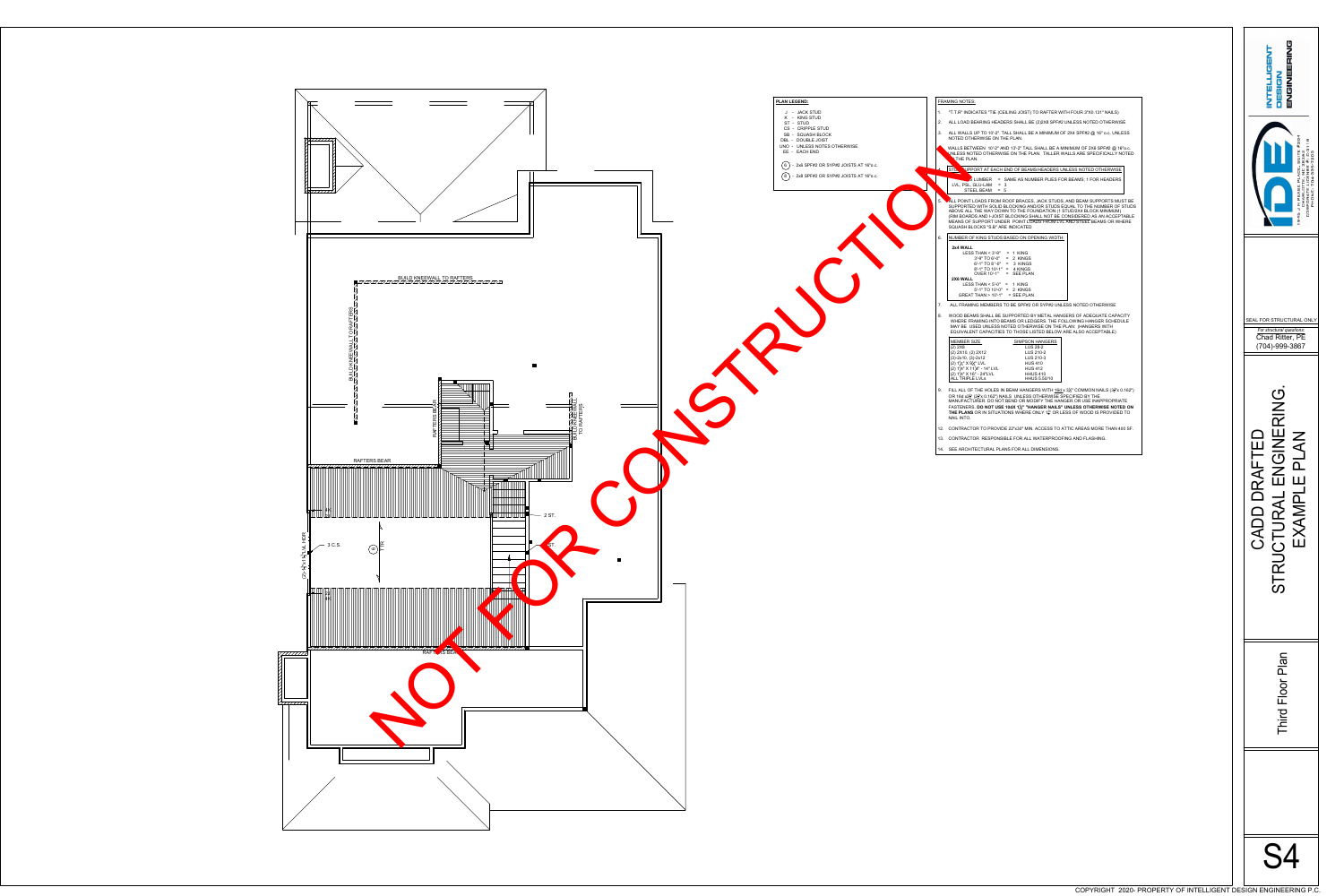1. ALL RAFTERS SHALL BE 2X6 SPF#2 @ 16" o.c. UNLESS NOTED OTHERWISE 2. ALL HIPS, VALLEYS, AND RIDGES ARE 2X10 SPF#2 UNLESS NOTED OTHERWISE 3. ALL SHADED OR HATCHED AREAS INDICATE ROOF OVERBUILDS

4. | STRUCTURAL RIDGE| - FASTEN ALL RAFTERS INTO THE STRUCTURAL RIDGE BEAMS WITH: \* (3) 3"X 0.131" TOE-NAILS FOR SPANS UP TO 8 FT.  $*(3)$  3"X 0.131" TOE-NAILS AND A BEVELED 2x LEDGER, OR SIMPSON A34 OR L50 ANGLE

IN ADDITION TO THE CODES FASTENER SCHEDULE, UNLESS NOTED OTHERWISE ON THE PLAN, INSTALL SIMPSON H2.5A HURRICANE CLIPS AT THE ENDS OF THE RAFTERS WHERE  $T$  is the  $\mathbb{R}$  on the  $\mathbb{R}$ LL plate @ 48" o.c. INSTALLING OVER WALL SHEATHING IS

**AT AT OPER AT OPEN FRAMED ROOFS, SUCH AS PORCHES, INSTALL HURRICANE CLIPS AT EACH RAFTER.** 

6. AL NOGS NALL BE COMPOSED OF TWO 2X6'S. THE BOARDS SHALL BE FASTENED TOGETHER AT THEIR ENDS WITH 3"X0.131" NAILS AT 4" ON CENTER TO FORM AN "L" SHAPE. RAFTERS MAY BE SPLICED OVER HOGS. SPLICE RAFTER HOGS ONLY AT A ROOF BRACE. OOF BRACES MUST HAVE A STUD FROM PLATE THROUGH ALL FLOORS TO THE JNDATION OR SUPPORTING BEAM BELOW.

ROOF BRACES UNDER 7'-0" ARE 2-2X4 NAILED WITH 3"X 0.131"NAILS @ 6" o.c. VERTICALLY FROM TOP TO BOTTOM. BRACES LONGER THAN 7'-0" SHALL CONSIST OF (2)2X6 T-BRACES. BRACES LONGER THAN 12 FT. MUST BE BRACED HORIZONTALLY IN TWO DIRECTIONS AT

. CONNECT BOTTOMS OF ALL BRACES THAT ARE NOT WITHIN 26° FROM VERTICAL TO BEAMS OR WALLS WITH ONE SIMPSON A34 BRACKET, OTHERWISE CONNECT WITH FOUR 3"X 0.131"

ARROW AWAY FROM THE BRACE POINT INDICATES DIRECTION OF ROOF BRACE TO PARTITION, BEAM, OR OTHER BRACE POINT BELOW.

**ARROW INTO BRACE POINT INDICATES A VERTICAL OR ALMOST VERTICAL ROOF** BRACE TO PARTITION, BEAM, OR OTHER BRACE POINT BELOW.

9. FRAME OPENING IN ROOF SYSTEM FOR BALLOON FRAMED STUDS OR MASONRY FORMING CHIMNEYS WITH DOUBLE MEMBERS. CHIMNEY FRAMING IS **NOT** TO BE SUPPORTED BY ROOF



ROOF CONSTRUCTION NOTES:

**R** 8 FT.

RAFTER HOG DETAIL

RB - RAFTERS BEAR ON WALL BELOW

INDICATES LOCATION OF ROOF BRACE POINT AT RAFTER LEVEL.

RAFTER **-** SECURE 2X BAND (ONE SIZE LARGER THAN RAFTER) TO HOUSE STUDS/BAND WITH <code>BAND</code>  $\mid$  <code>3-16D</code> NAILS AT 16"o.c. <code>SECURE EACH</code> RAFTER TO BAND WITH 3-8D TOENAILS AND SUPPORT WITH SIMPSON A34 OR L50 SIDE ANGLE OR BEVELED 2x LEDGER.

HOG - (2)2X6 HOG INSTALLED AGAINST RAFTERS.

 $\begin{bmatrix} \searrow \\ \text{ANGLE} \end{bmatrix}$ RAFTER WHEN >26° (2V:1H) ATTACH ROOF BRACE WITH SIMPSON A34 BRACKET AT BASE HOG ROOF BRACE  $(2)2X4 \le 7$  FT.,  $(2)2X6 > 7$  FT.

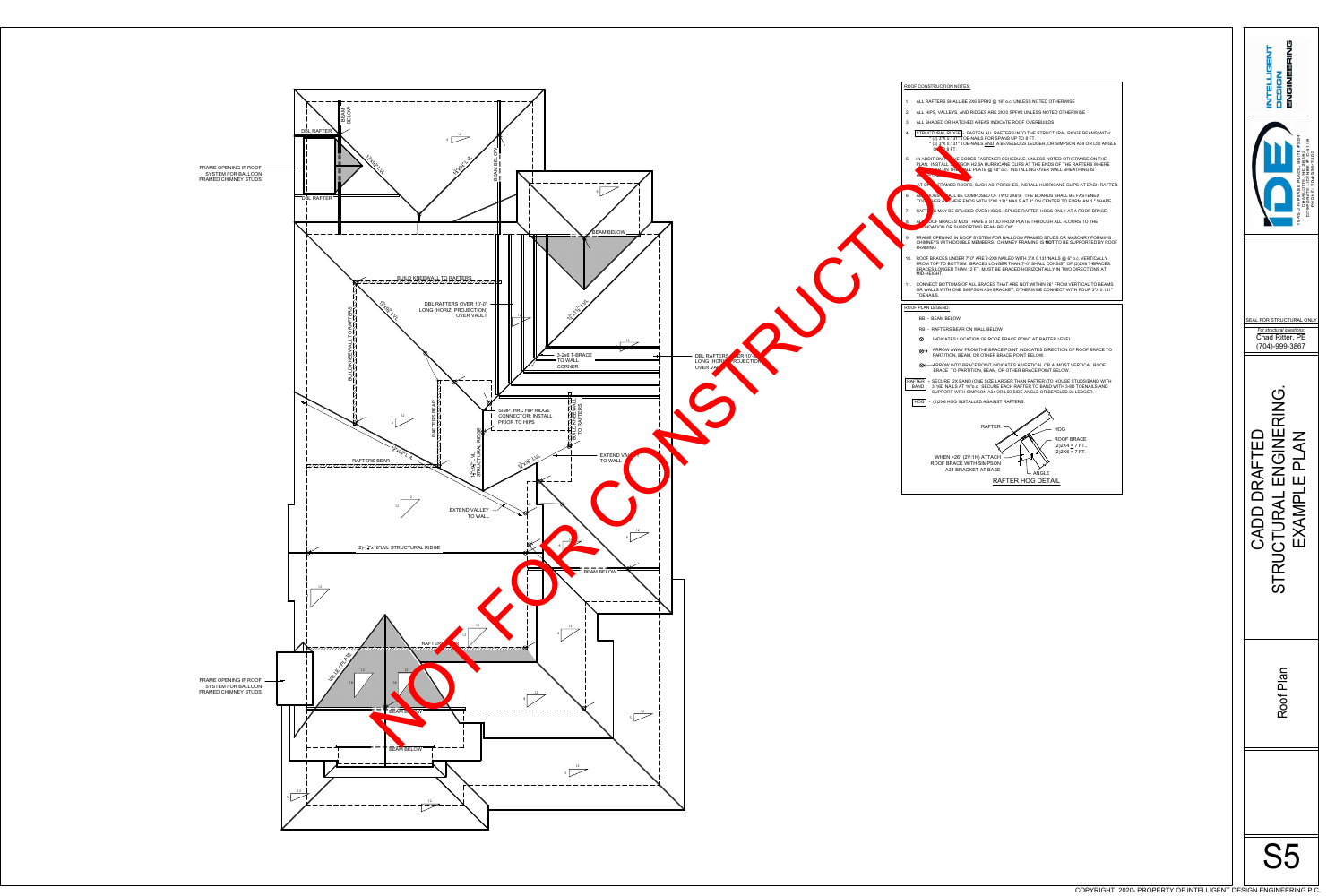